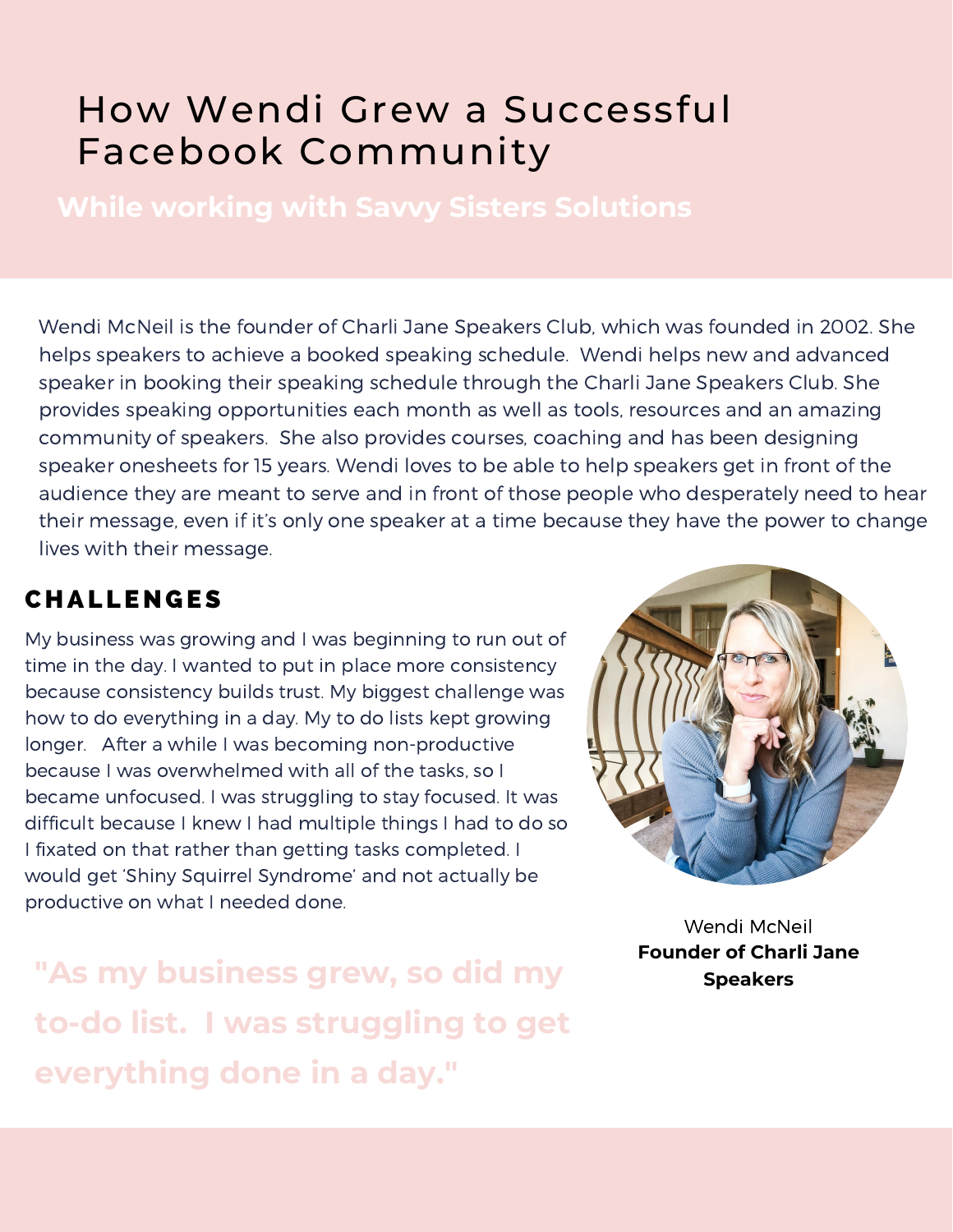### **SOLUTION**

I started to outsource projects and tasks to team members. I found my team mainly through a Facebook group I was in or a referral. I found Natalie through a Facebook group and I began to work with Natalie, and Savvy Sisters Solutions in July of 2019.

The only thing I was nervous about was stretching my budget. But once you hire a team you can grow it took me well over a decade to learn that. What I found most compelling and the reason I decided to go with Natalie was her personality, and communication skills, her eagerness to learn, and her respect for others. Implantation was easy and quick. It didn't take long for Natalie to pick up on what I needed, she was eager to learn what I was looking for, and got everything done in a timely manner.

## **"Once you hire a team you can grow. It took me a decade to learn that."**

#### **RESULTS**

Natalie and her team have solved the tasks that I had given 100% plus. There is never a moment I have to hesitate if something is done. Every time I ask, it is done perfectly.

My time is now freed up, which was one of my biggest challenges. I now have the time to work on my business growth and projects.

Natalie goes above and beyond everyday taking good care of my group members and the club members, that's what's most important to me. It's so important to me that they are taken very good care of and that they know we do care about them as a person and we want them to have success in their speaking business A huge benefit that I have had is group retention. When we show up for our people and really care, really help them move forward they want to stay within that community.

**"My time is now freed up, which was one of my biggest challenges. I now have the time to work on my business growth and projects."**